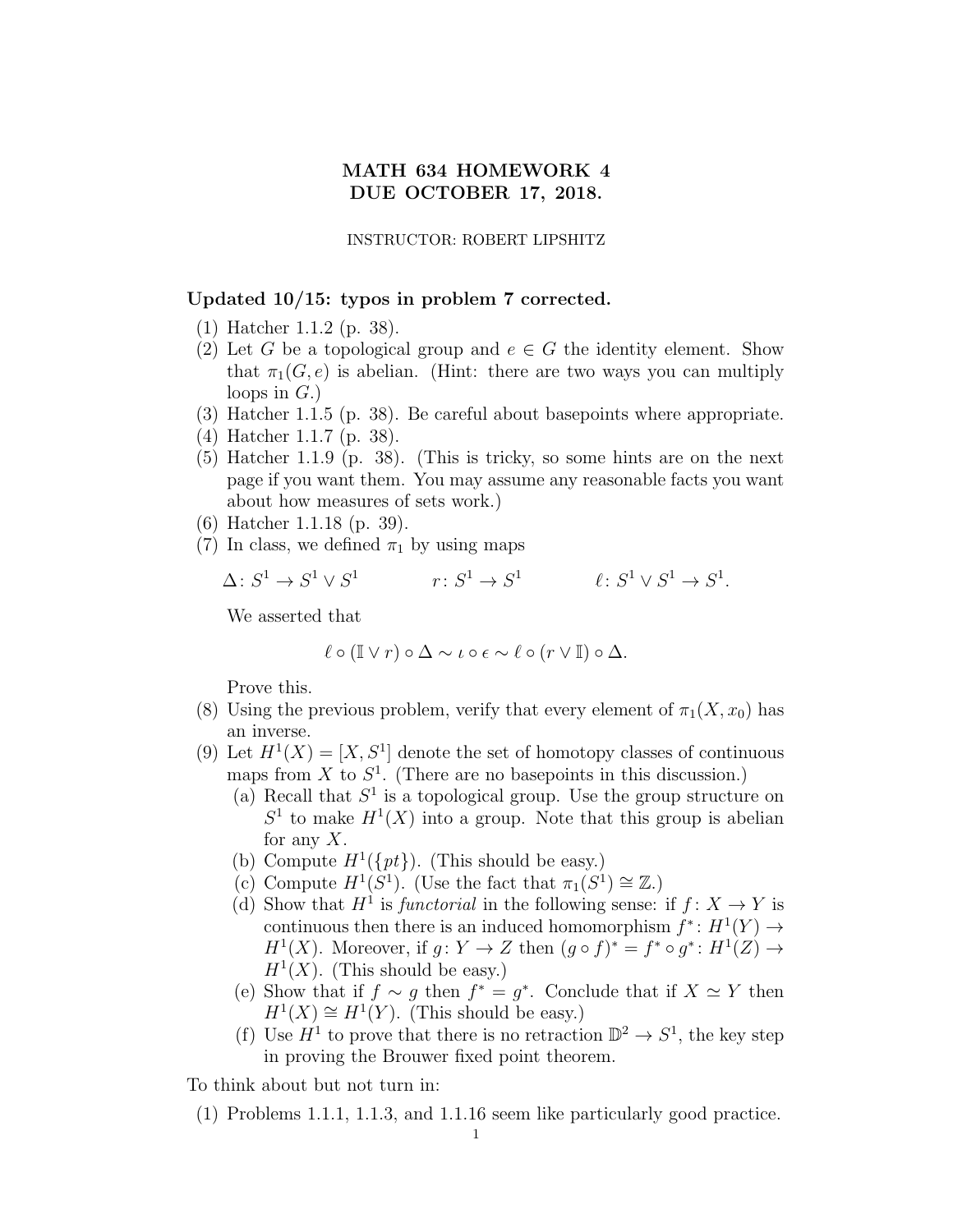(2) Read through the remaining problems in Section 1.1, and do any that seem difficult or surprising.